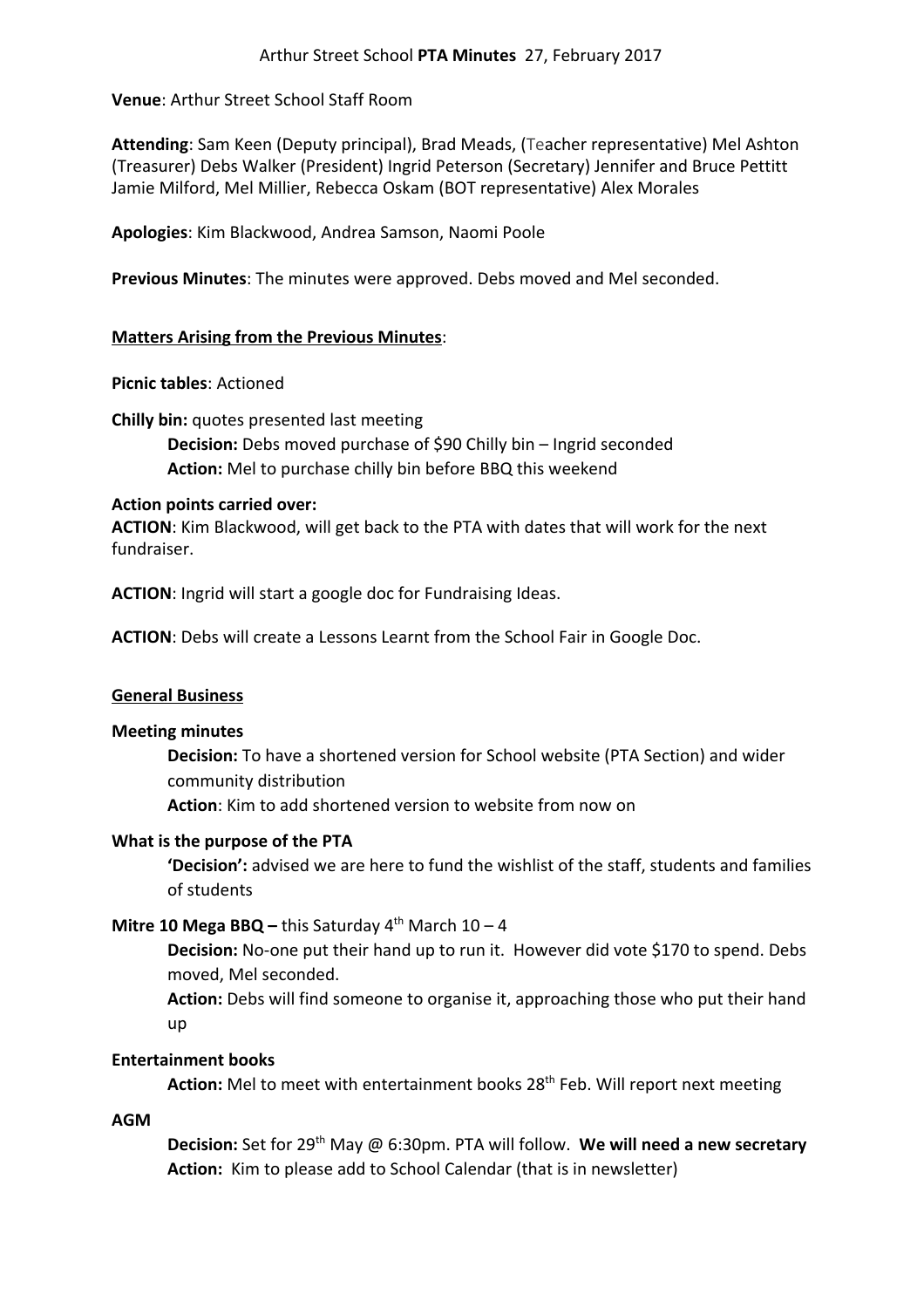#### **Teacher/Principal Report**

Brad Meads is the staff member all year

- Technology is so well received even this early in the year. Amazing teaching tool
- \$250 the PTA provides is very much appreciated and greatly needed

# Sam Keen presented proposal for tents

- Smiths City provided a quote for \$95 for a tent
- It would be used for all senior camps this year

- Would help us to build a stock, and also teach students how to put up before camp **Decision:** The PTA would contribute \$1000 for the purpose of purchasing tents. (This is based on 10 tents at the quote above, to make it ideal for the largest group using them)

**Action:** Mel to liaise with Sam about possible different quote Mel to put payment through

Sam Keen then presented proposal for discounts for school camps

**Decision:** The PTA will offer a scholarship of \$430 (based on 2 students) for Kim's discretion. Any money not used will be put forward to the senior camps. And a decision will be made closer to the time about any other support which can be given. **Action**: Kim and Mel to liaise if necessary

#### **Board of Trustees Report**

Rebecca had nothing to report. Running smoothly @ 6 people

#### **Treasurer's Report**

#### **Balance:** \$8299.43

#### **Future proposed commitments:** \$1500 (\$250 for each class)

**Decision:** Mel moved we are financial enough to donate \$250/class. Ingrid seconded **Action:** Mel to Liaise for Donation

#### **Secretary Report**

Nothing to report, however the position will be open from the next AGM as Ingrid is leaving NZ

#### **Presidents Report**

**The Plan for the year:** Looking at two larger fundraisers throughout the year. Many different ideas discussed. We need to make sure that our fundraisers are time and energy efficient while making the most money.

**Action**: Ingrid to look into First Aide Kits as a fundraising possibility.

**Action**: Mel to look into Eco Soaps

**Action**: Debs will find out about baking paper and will let the PTA know if would be a successful money maker.

# **Swimming:** Are we funding term 4?

**Decision**: Debs moved we set aside \$1000 for swimming Term 4. Bruce seconded. By having some it will help Kim with grants she sources throughout the year. **Action:** None needed – just for Kim to be informed

**Good in the hood:** We have applied for Z Kaikorai. Will advise if this is successful.